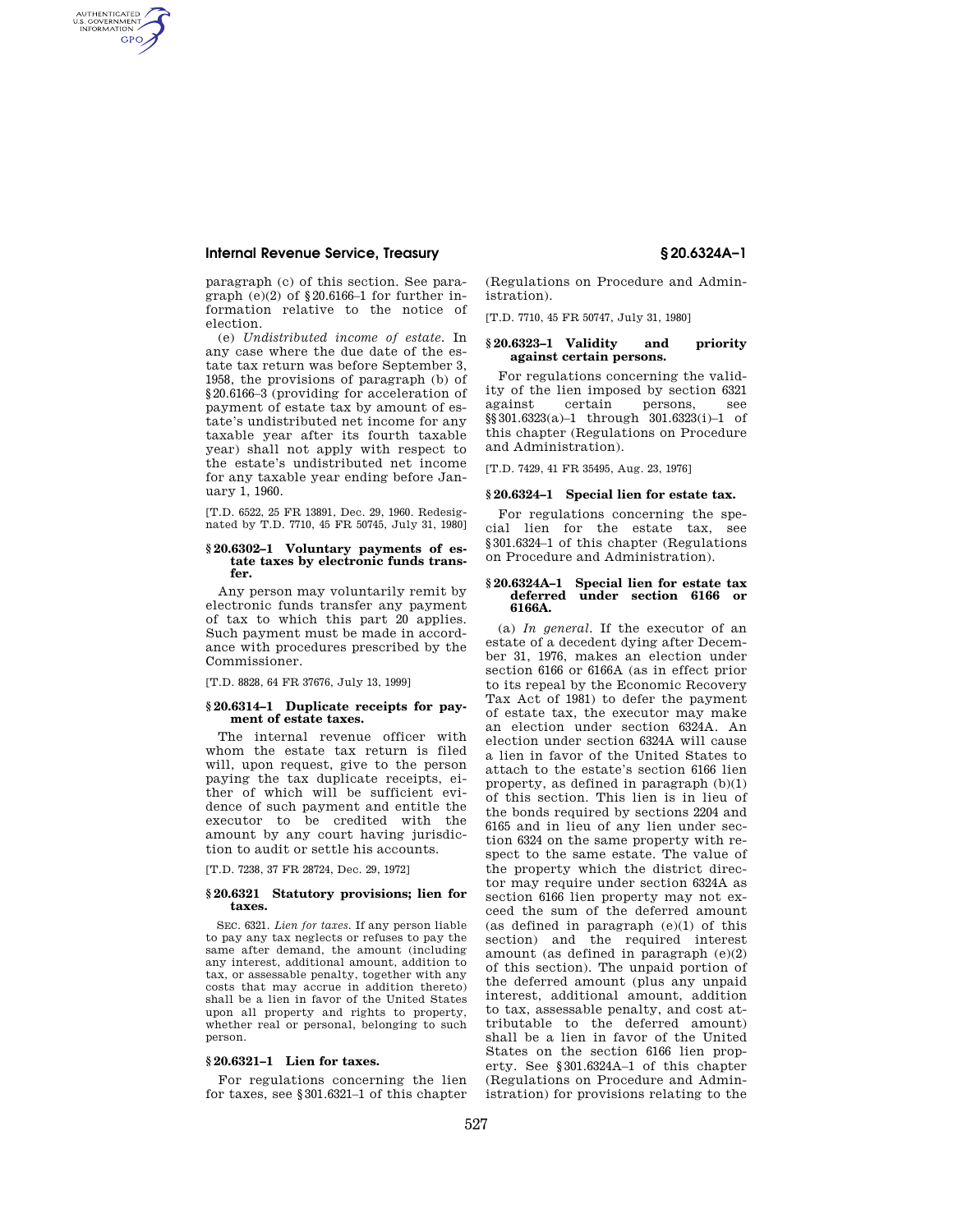election of and agreement to the special lien for estate tax deferred under section 6166 or 6166A (as in effect prior to its repeal by the Economic Recovery Tax Act of 1981).

(b) *Section 6166 lien property*—(1) *In general.* Section 6166 lien property consists of those interests in real and personal property designated in the agreement referred to in section 6324A (c) (see paragraph (b) of §301.6324A–1 of this chapter). An interest in property may be designated as section 6166 lien property only to the extent such interest can be expected to survive the deferral period (as defined in paragraph (e)(3) of this section). Property designated, however, need not be property included in the decedent's estate.

(2) *Maximum value of required property.* The fair market value of the property required by the district director to be designated as section 6166 lien property with respect to any estate shall not be greater than the sum of the deferred amount and the required interest amount, as these terms are defined in paragraphs (e) (1) and (2) of this section. However, the parties to the agreement referred to in section 6324A (c) may voluntarily designate property having a fair market value in excess of that sum. The fair market value of the section 6166 lien property shall be determined as of the date prescribed in section 6151(a) (without regard to any extension) for payment of the estate tax. Such value must take into account any encumbrance on the property (such as a mortgage or a lien under section 6324B).

(3) *Additional lien property may be required.* If, at any time, the unpaid portion of the deferred amount and the required interest amount exceeds the fair market value of the section 6166 lien property, the district director may require the addition of property to the agreement in an amount up to such excess. When additional property is required, the district director shall make notice and demand upon the agent designated in the agreement setting forth the amount of additional property required. Property having the required value (or other security equal to the required value must be added to the agreement within 90 days after notice and demand from the district director.

**§ 20.6324A–1 26 CFR Ch. I (4–1–10 Edition)** 

Failure to comply with the demand within the 90-day period shall be treated as an act accelerating payment of installments under section 6166(g) or 6166A(h) (as in effect prior to its repeal by the Economic Recovery Tax Act of 1981).

(4) *Partial substitution of bond.* See paragraph (c) of §301.6324A–1 of this chapter for rules relating to the partial substitution of a bond for the lien where the value of property designated as section 6166 lien property is less than the amount of unpaid estate tax plus interest.

(c) *Special rules*—(1) *Period of lien.* The lien under section 6324A arises at the earlier of the date—

(i) The executor is discharged from liability under section 2204; or

(ii) Notice of lien is filed in accordance with §301.6323(f)–1 of this chapter. The section 6324A lien continues until the liability for the deterred amount is satisfied or becomes unenforceable by reason of lapse of time. The provisions of §301.6325–1(c), relating to release of lien or discharge of property, shall apply to this paragraph  $(c)(1)$ .

(2) *Requirement that lien be filed.* The lien imposed by section 6324A is not valid against a purchaser (as defined in paragraph (f) of  $§ 301.6323(h)-1)$ , holder of a security interest (as defined in paragraph (a) of §301.6323(h)–1), mechanic's lienor (as defined in paragraph (b) of  $\S 301.6323(h)-1$ , or judgment lien creditor (as defined in paragraph (g) of §301.6323(h)–1) until notice of the lien is filed. Once filed, the notice of lien remains effective without being refiled.

(3) *Priorities.* Although a notice of lien under section 6324A had been properly filed, that lien is not valid—

(i) To the extent provided in section  $6323(b)(6)$ , relating to real property tax and special assessment liens, regardless of whether such liens came into existence before or after the filing of the notice of Federal tax lien;

(ii) In the case of any real property subject to a lien for repair or improvement, as against a mechanic's lienor, whether or not such lien came into existence before or after the notice of tax lien was filed; and

(iii) As against any security interest set forth in section  $6323(c)(3)$ , relating